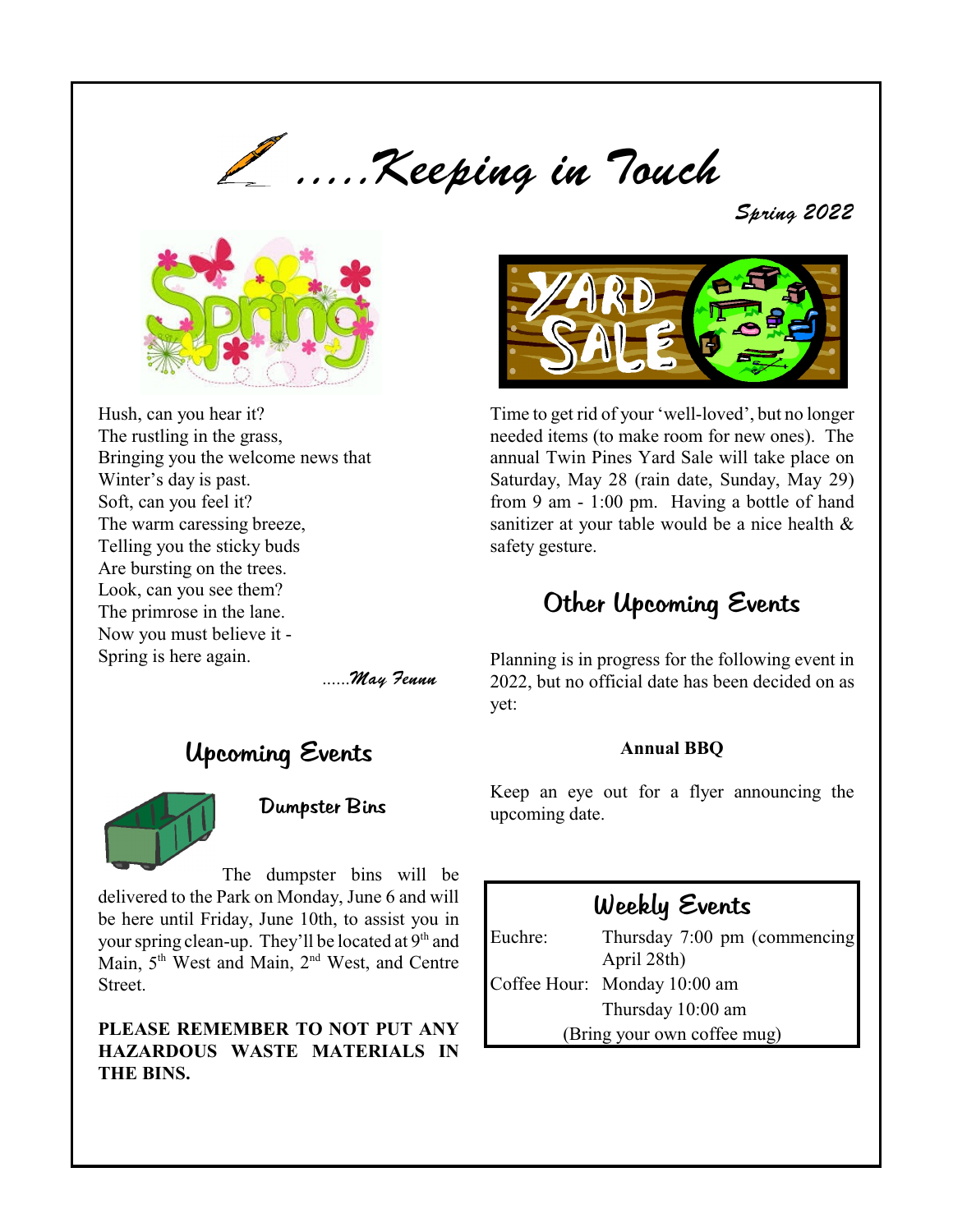## **Things to Ponder ....**



The 1% Age Group.

This special group was born between 1930  $&1946 = 16$  years.

In 2022, the age range is between 76 & 92. Are you, or do you know, someone? If so, here are some interesting Facts For You . . . .

- You are the smallest group of children born since the early 1900's.
- You are the last generation, climbing out of the depression, who can remember the winds of war and the impact of a world at war which rattled the structure of our daily lives for years.
- You are the last to remember ration books for everything from gas to sugar to shoes to stoves.
- You saved tin foil and poured fried meat fat into tin cans.
- You saw cars up on blocks because tires weren't available.
- You can remember milk being delivered to your house early in the morning and placed in the "milk box" on the porch.
- You saw the 'boys' home from the war, build their little houses.
- You are the last generation who spent childhood without television; instead, you "imagined" what you heard on the radio.
- With no TV until the 1950's, you spent your childhood "playing outside."There was no Little League.
- There was no city playground for kids.
- Your parents were glad you played by yourselves until the street lights came on.
- On Saturday mornings and afternoons, the movies gave you newsreels sandwiched in between westerns and cartoons.
- Telephones were one to a house, often shared (party lines), and hung on the

wall in the kitchen (no cares about privacy).

- Computers were called calculators; they were hand cranked.
- Typewriters were driven by pounding fingers, throwing the carriage and changing the ribbon.
- 'INTERNET' and 'GOOGLE' were words which did not exist.
- Newspapers and magazines were written for adults and the news was broadcast on your radio in the evening.
- Polio was still a crippler.
- You came of age in the 50's and 60's.
- You are the last generation to experience an interludewhen there were no threats to our homeland.
- $\bullet$  The second world war was over and the cold war, terrorism, global warming, and perpetual economic insecurity had yet to haunt life with unease.
- Only your generation can remember both a time of great war, and a time when our world was secure and full of bright promise and plenty.
- You grew up at the best possible time, a time when the world was getting better...

You are "The Last Ones."

Amen! It's great being part of the 1% Special Group

### **Reminder**

**The deadline for filing your Income Tax return has been extended to May 2, 2022.**